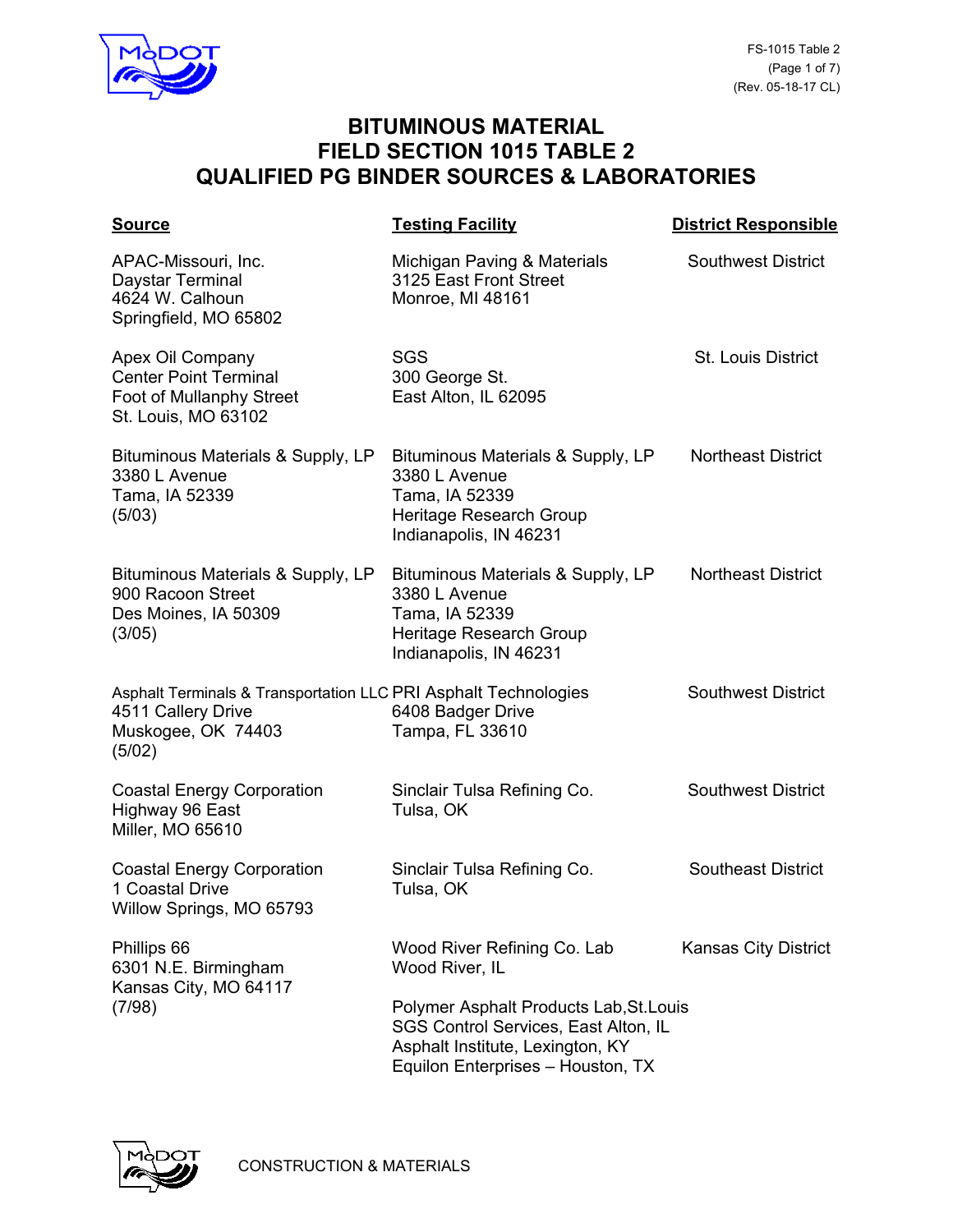| <b>Source</b>                                                                                                                                       | <b>Testing Facility</b>                                                                                                                                              | <b>District Responsible</b> |
|-----------------------------------------------------------------------------------------------------------------------------------------------------|----------------------------------------------------------------------------------------------------------------------------------------------------------------------|-----------------------------|
| Phillips 66<br><b>Wood River Refinery</b><br>900 South Central Ave.<br>Roxana, IL 62084<br>(7/98)                                                   | Wood River Refining Co. Lab<br>Wood River, IL                                                                                                                        | St. Louis District          |
|                                                                                                                                                     | Polymer Asphalt Products Lab - St. Louis<br>SGS Control Services, East Alton, IL<br>Asphalt Institute, Lexington, KY<br>Equilon Enterprises, Houston, TX             |                             |
| Phillips 66<br>Petroleum Fuel & Terminal Co.<br>2850 Rock Road<br>Granite City, IL 62040<br>(6/01)                                                  | Wood River Refining Co. Lab<br>Wood River, IL                                                                                                                        | St. Louis District          |
|                                                                                                                                                     | Polymer Asphalt Products Lab, St. Louis<br>SGS Control Services, East Alton, IL<br>Asphalt Institute, Lexington, KY<br>Equilon Enterprises, Houston, TX              |                             |
| Phillips 66<br>Clark Refining & Marketing Terminal Wood River, IL<br>(Buckeye Terminal)<br>4070 South First Street<br>St. Louis, MO 63118<br>(2/99) | Wood River Refining Co. Lab                                                                                                                                          | <b>St. Louis District</b>   |
|                                                                                                                                                     | <b>Polymer Asphalt Products Lab</b><br>St. Louis, MO<br>SGS Control Services, East Alton, IL<br>Asphalt Institute, Lexington, KY<br>Equilon Enterprises, Houston, TX |                             |
| Ergon Asphalt & Emulsions<br><b>Kansas City Terminal</b><br>10520 Wolcott Dr.<br>Kansas City, KS 66109 (7/98)                                       | Lion Oil Co.<br>100 McHenry St.<br>El Dorado, AR 71730                                                                                                               | <b>Kansas City District</b> |
| Ergon Asphalt & Emulsions<br><b>Memphis Terminal</b><br>1989 Channel Ave.<br>Memphis, TN 38113                                                      | Ergon Refining, Memphis, TN<br>Ergon Refining. Vicksburg MS<br>Ergon Terminaling, INC,<br><b>Yellow Creek Terminal</b><br>Luka, MS                                   | <b>Southeast District</b>   |
| Ergon Asphalt & Emulsions<br>2501 Port Place<br>Muskogee, OK 74401                                                                                  | <b>Ergon Refining</b><br>Memphis, TN                                                                                                                                 | <b>Southwest District</b>   |

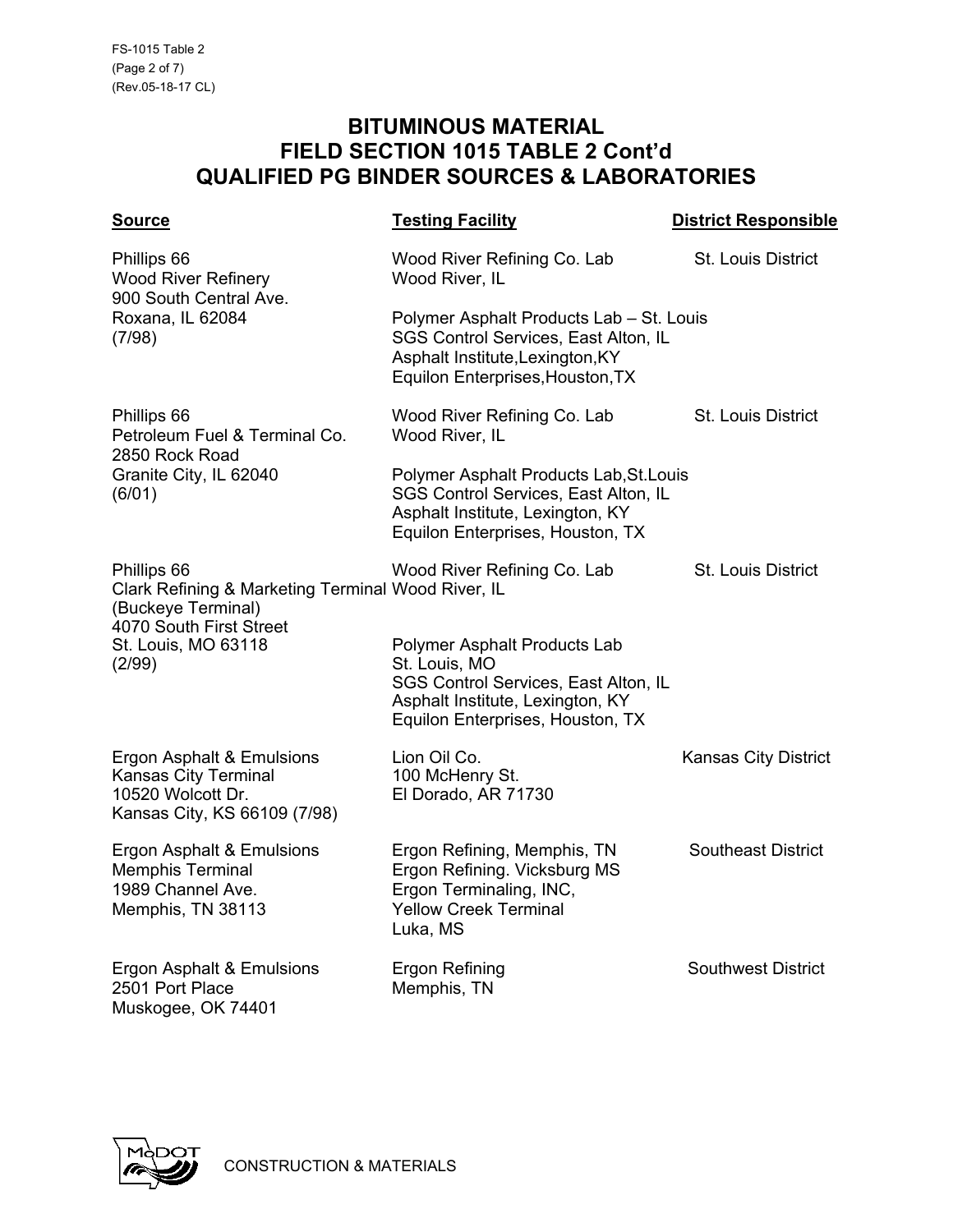| <u>Source</u>                                                                                                                                      | <b>Testing Facility</b>                                                                 | <b>District Responsible</b> |
|----------------------------------------------------------------------------------------------------------------------------------------------------|-----------------------------------------------------------------------------------------|-----------------------------|
| ExxonMobil Lubricants &<br><b>Petroleum Specialists</b><br><b>ExxonMobil Center Point Terminal</b><br>Foot of Mullanphy St<br>St. Louis, MO 63102  | SGS Control Services Inc. (Primary)<br>300 George St.<br>East Alton, IL 62024           | St. Louis District          |
|                                                                                                                                                    | Polymer Asphalt Products Lab (Alternate)<br>4074 South First St.<br>St. Louis, MO 63118 |                             |
| <b>Flint Hills Resources</b><br>501 East Front Street<br>Davenport, IA 52804                                                                       | Flint Hills Resources, LP<br>12555 Clark Road<br>Rosemont, MN 55068                     | <b>Northeast District</b>   |
| <b>Flint Hills Resources</b><br>12555 Clark Road<br>Rosemount, MN 55068                                                                            | <b>Flint Hill Resources</b><br>12555 Clark Road<br>Rosemount, MN 55068                  | <b>Northeast District</b>   |
| Flint Hills Resources, LP<br>1404 Grace Street<br>Omaha, NE 68110                                                                                  | Flint Hills Resources, LP<br>12555 Clark Road<br>Rosemont, MN 55068                     | <b>Northwest District</b>   |
| Flint Hills Resources, LP<br>7075 North 14 <sup>th</sup> Avenue<br>Omaha, NE 68110                                                                 | Flint Hills Resources, LP<br>12555 Clark Avenue<br>Rosemont, MN 55068                   | <b>Northwest District</b>   |
| <b>Heartland Asphalt Materials</b><br>1285 Channel Ave.<br>Memphis, TN 38113                                                                       | Terry Asphalt Materials, Inc.<br>8 Staden Drive<br>Hamilton, OH 45015                   | <b>Southeast District</b>   |
| <b>Heartland Asphalt Materials</b><br><b>New Madrid Terminal</b><br>297 Highway 61 South<br>New Madrid, MO 63869                                   | Terry Asphalt Materials, Inc.<br>8 Staden Drive<br>Hamilton, OH 45015                   | <b>Southeast District</b>   |
| <b>Herzog Contracting Corp.</b><br><b>Herzog Contracting Asphalt Plant</b><br>600 Riverside Road<br>Highway 36 West<br>Elwood, KS 66024<br>(11/98) | Polymer Asphalt Products Lab<br>St. Louis, MO                                           | <b>Northwest District</b>   |
|                                                                                                                                                    | (Supply to Herzog Contracting Corp. plants only)                                        |                             |
| Holly Refining & Marketing-Tulsa<br>902 West 25 <sup>th</sup> Street<br>Tulsa, OK 74107<br>(10/10)                                                 | Holly Refining & Marketing-Tulsa<br>902 West 25 <sup>th</sup> Street<br>Tulsa, OK 74107 | <b>Southwest District</b>   |



CONSTRUCTION & MATERIALS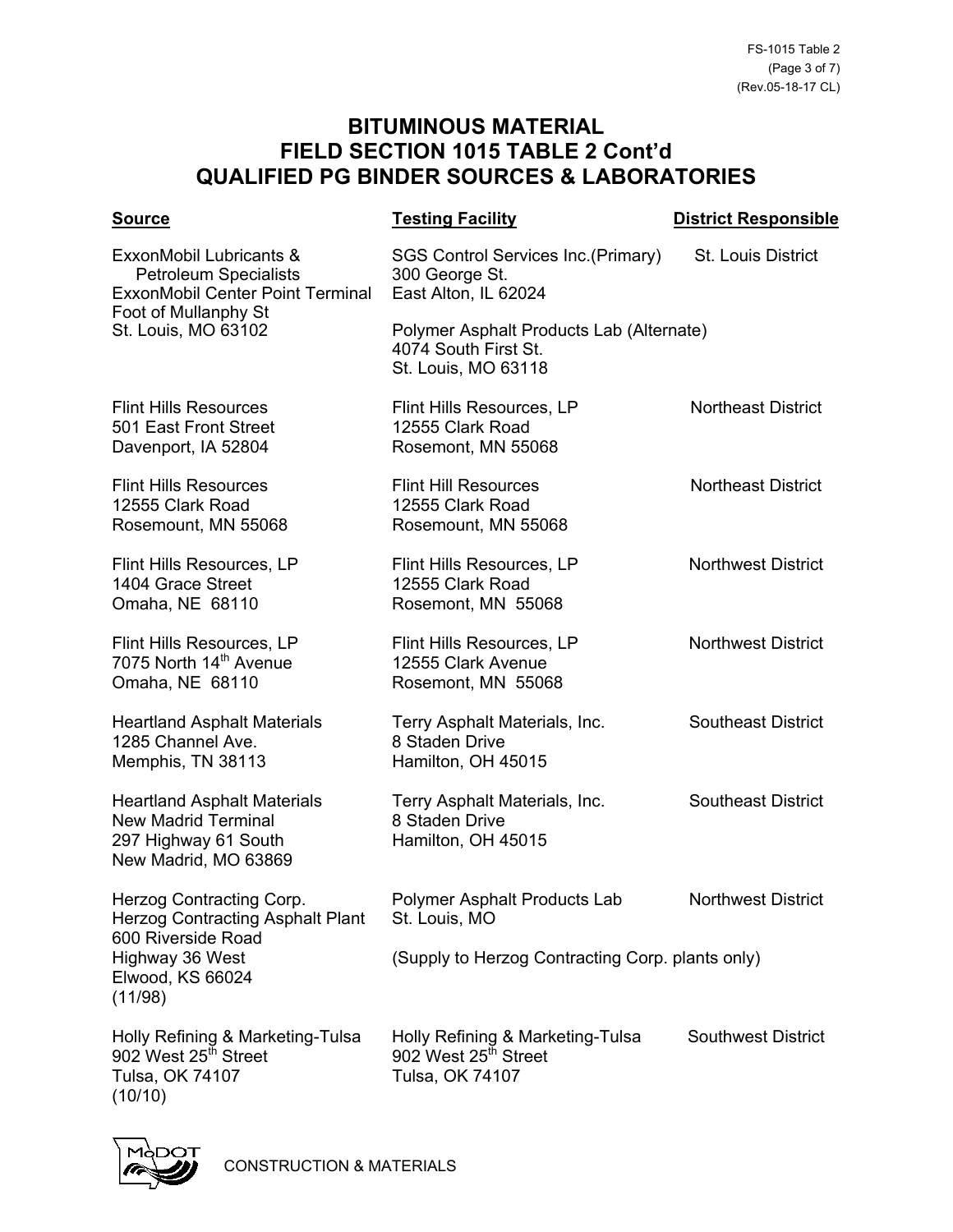| <b>Source</b>                                                                                                                 | <b>Testing Facility</b>                                                                                 | <b>District Responsible</b> |
|-------------------------------------------------------------------------------------------------------------------------------|---------------------------------------------------------------------------------------------------------|-----------------------------|
| HollyFrontier Refining &<br>Marketing LLC-Catoosa<br>5575 East Channel Road<br>Catoosa, OK 74015<br>(05/15)                   | HollyFrontier Refining &<br><b>Marketing LLC-Catoosa</b><br>5575 East Channel Road<br>Catoosa, OK 74015 | <b>Southwest District</b>   |
| Jebro, Inc.<br>2303 Bridgeport Drive<br>Sioux City, IA 51111<br>(5/98)                                                        | Jebro, Inc.<br>Sioux City, IA                                                                           | <b>Northwest District</b>   |
| Jebro, Inc.<br>48175 260th St.<br>Corson, SD 57005 (6/99)                                                                     | Jebro, Inc.<br>Sioux City, IA                                                                           | <b>Northwest District</b>   |
| Lion Oil Company<br>2501 Port Place<br>Muskogee, OK 74401                                                                     | Ergon Refing, Inc.<br>2611 Haining Road<br>Vicksburg, MS 39180                                          | <b>Southwest District</b>   |
| <b>Marathon Ashland Petroleum LLC</b><br>Kuttawa Terminal<br>2643 State Route 810 South<br>Kuttawa, KY 38113<br>(7/09)        | Central Asphalt Lab (Primary)<br>Catlettsburg, KY                                                       | <b>Southeast District</b>   |
|                                                                                                                               | PRI Asphalt Technologies (Secondary)<br>Tampa, FL                                                       |                             |
|                                                                                                                               | Asphalt Institute (Alternate)<br>Lexington, KY                                                          |                             |
| <b>Marathon Ashland Petroleum LLC</b><br>Meredosia Terminal<br>Rt. 104 (West of Bridge)<br>Meredosia, IL 62665-0254<br>(8/98) | RAD Central Asphalt Lab (Primary)<br>Catlettsburg, KY                                                   | <b>Northeast District</b>   |
|                                                                                                                               | Detroit Refinery Lab (Secondary)<br>Detroit, MI                                                         |                             |
|                                                                                                                               | Polymer Asphalt Products, L.C. (Alternate)<br>St. Louis, MO                                             |                             |
|                                                                                                                               | PRI Asphalt Technologies (Alternate)<br>Tampa, FL                                                       |                             |

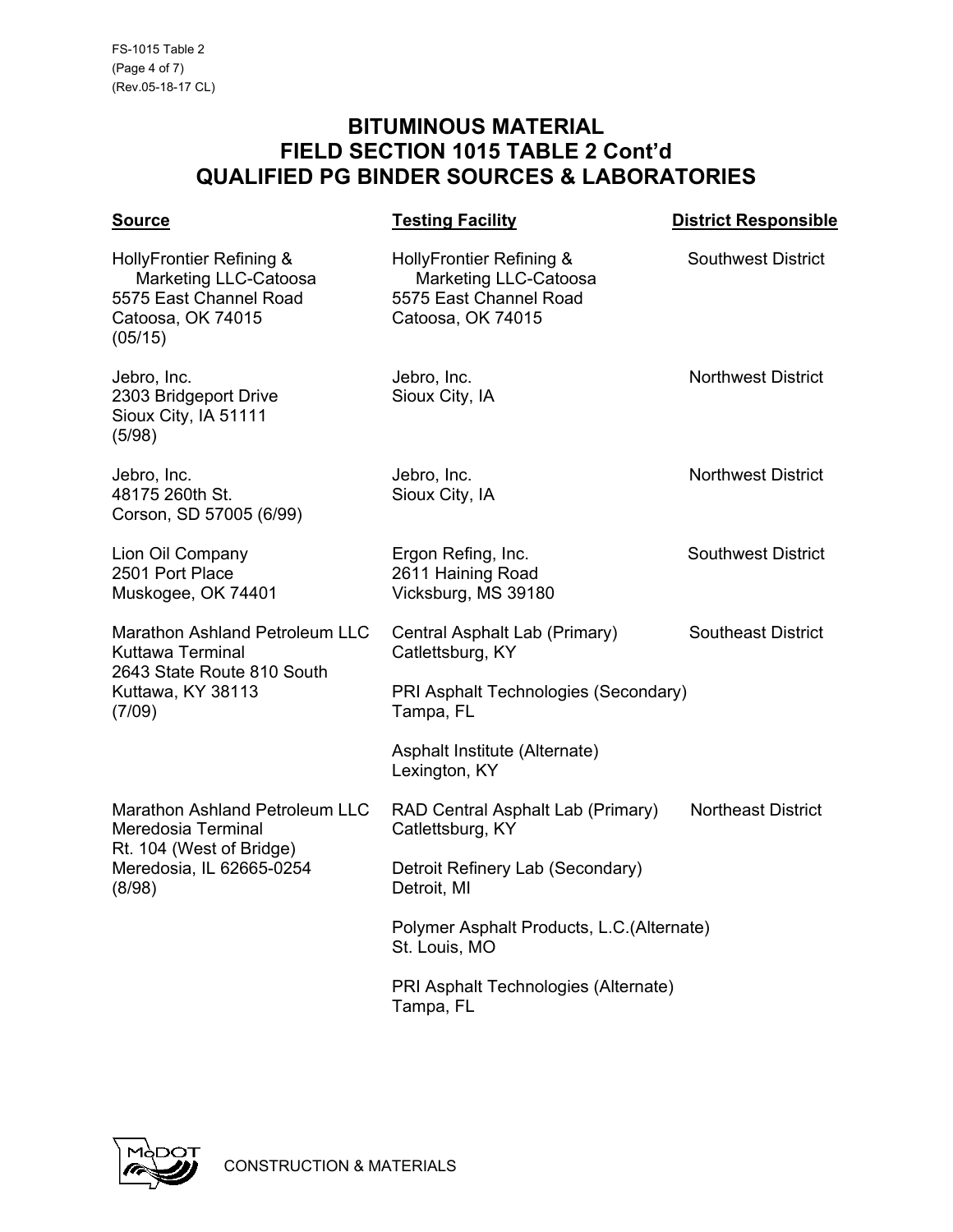| <b>Source</b>                                                                                                       | <b>Testing Facility</b>                                                                                                                                                                                                     | <b>District Responsible</b> |
|---------------------------------------------------------------------------------------------------------------------|-----------------------------------------------------------------------------------------------------------------------------------------------------------------------------------------------------------------------------|-----------------------------|
| <b>Marathon Ashland Petroleum LLC</b><br><b>Memphis Asphalt</b><br>2301 Channel Ave.<br>Memphis, TN 38113<br>(6/00) | RAD Central Asphalt Lab (Primary)<br>Catlettsburg, KY<br>Detroit Refinery Lab (Secondary)<br>Detroit, MI<br>Polymer Asphalt Products, L.C.(Alternate)<br>St. Louis, MO<br>PRI Asphalt Technologies (Alternate)<br>Tampa, FL | <b>Southeast District</b>   |
| Missouri Petroleum Products LLC<br>1620 Woodson Road<br>St. Louis, MO 63114                                         | Pace Asphalt<br>St. Louis, MO 63114                                                                                                                                                                                         | St. Louis District          |
| Monarch Oil, Inc.<br>2200 Ave. H East<br>P.O. Box 3189                                                              | Construction Consulting & Testing, Inc. Northwest District<br>700 River Road<br>Waterville, OH                                                                                                                              |                             |
| Monarch Oil, Inc.<br>2200 Ave. H East<br>P.O. Box 3189<br>Omaha, NE (4/03)                                          | Construction Consulting & Testing, Inc. Northwest District<br>700 River Road<br>Waterville, OH                                                                                                                              |                             |
| Monarch Oil, Inc.<br>2200 Ave. H East<br>P.O. Box 3189<br>Omaha, NE (4/03)                                          | Construction Consulting & Testing, Inc. Northwest District<br>700 River Road<br>Waterville, OH                                                                                                                              |                             |
| <b>Nustar Asphalt Refining LLC.</b><br>Broadway Terminal Co.<br>201 East Nagel Street<br>(2/01)                     | <b>SGS Control Services- (Primary)</b><br>E Alton, IL<br>Polymer Asphalt Products, LC (Alternate)<br>St. Louis, MO                                                                                                          | St. Louis District          |
| <b>NuStar Asphalt Refining, LLC</b><br>5575 East Channel Road<br>Catoosa, OK 74015                                  | <b>SGS Control Services (Primary)</b><br>Polymer Asphalt Products (Alternate)                                                                                                                                               | <b>Southwest District</b>   |
| Seneca Petroleum Co., Inc.<br>12460 S. New Ave.<br>Lemont, IL 60435<br>(5/01)                                       | <b>ATL</b><br>4612 137 <sup>th</sup> St.<br>Crestwood, IL 60445                                                                                                                                                             | <b>Northeast District</b>   |

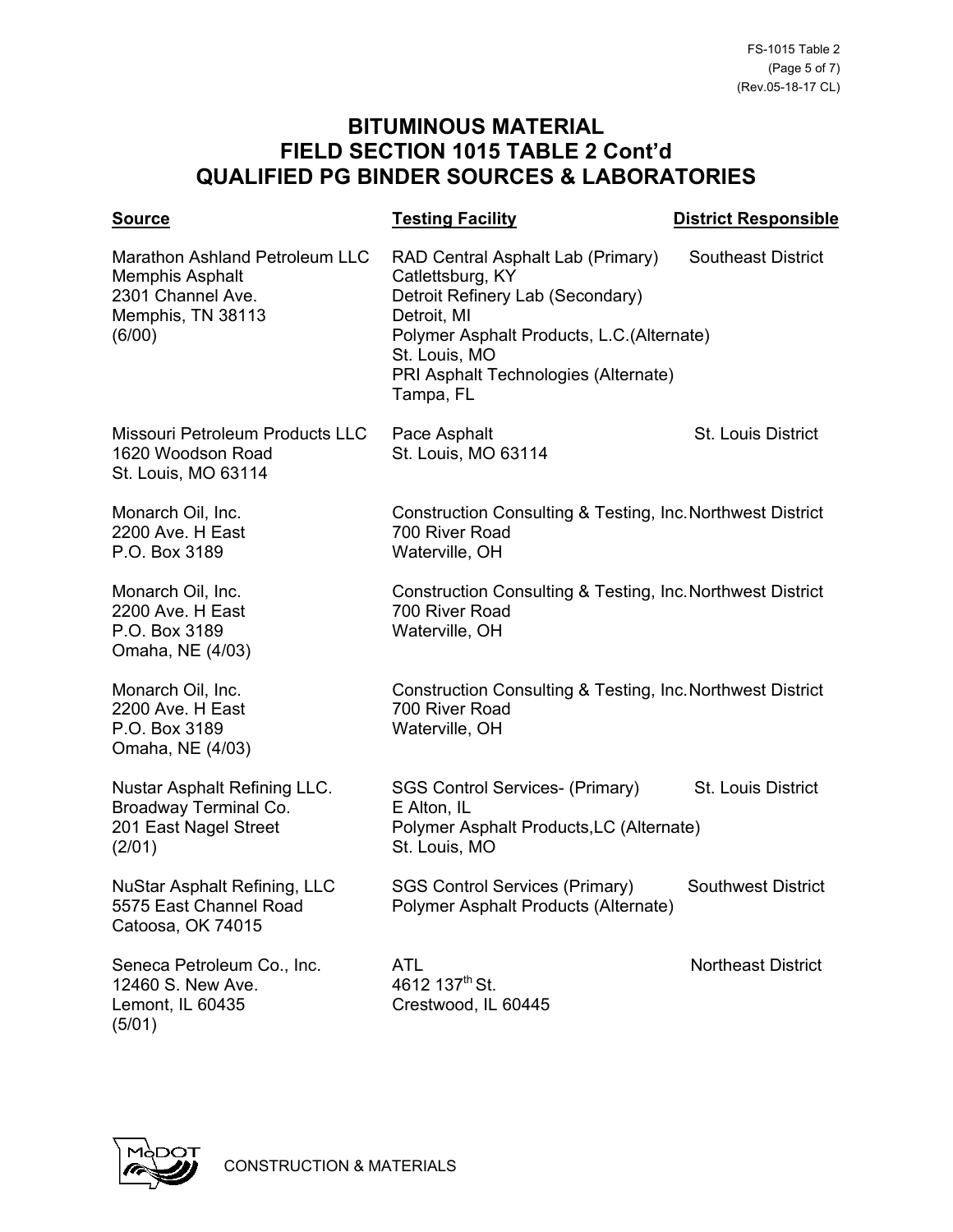| <b>Source</b>                                                                                                              | <b>Testing Facility</b>                                                 | <b>District Responsible</b> |
|----------------------------------------------------------------------------------------------------------------------------|-------------------------------------------------------------------------|-----------------------------|
| Seneca Petroleum Co., Inc.<br>Peoria Plant Storage Terminal<br>200 Crowell<br>Peoria, IL 61607<br>(8/01)                   | ATL<br>4612 137 <sup>th</sup> St.<br>Crestwood, IL 60445                | <b>Northeast District</b>   |
| <b>Sinclair Oil Corporation</b><br><b>Tulsa Refinery</b><br>P.O. Box 970, 902 West 25th<br>Tulsa, OK 74101<br>(5/98)       | Sinclair Oil Corp.<br>Tulsa, OK                                         | <b>Southwest District</b>   |
| Sinclair Oil Corp.<br>(through Frontier Terminal)<br>5645 E. Channel Road<br>Catoosa, OK 74015                             | Frontier Terminal and Trading Co.Lab Southwest District<br>Muskogee, OK |                             |
| <b>Valero Energy Corporation</b><br>Muskogee Terminal<br>4511 Callery Drive<br>Muskogee, OK 74403                          | PRI Asphalt Technologies<br>Tampa, FL                                   | <b>Southwest District</b>   |
| Valero LP Catoosa Asphalt Terminal Valero LP Catoosa Laboratory<br>5575 E. Channel Rd. Ext.<br>Catoosa, OK 74015<br>(5/04) | Catoosa, OK                                                             | <b>Southwest District</b>   |
| Vance Brothers INC.<br>5201 Brighton<br>Kansas City, MO 64130                                                              | PRI Asphalt Tech.<br>6408 Badge Drive<br>Tampa, FL                      | <b>Kansas City District</b> |
| <b>Western Refining</b><br><b>St. Louis Terminal</b><br>201 E. Nagel Ave.<br>St. Louis, MO 63111                           | Pace Const. Labs<br>1620 Woodson Rd.<br>St. Louis, MO 63114             | St. Louis                   |
| <b>Commercial Laboratory</b><br><b>Qualified for Performance</b><br><b>Graded Binder Testing</b>                           | <b>ITS Caleb Brett</b><br>327 Erickson Avenue<br>Essington, PA 19029    | None                        |
| <b>Commercial Laboratory</b><br><b>Qualified for Performance</b><br><b>Graded Binder Testing</b>                           | <b>SGS Control Services</b><br>300 George St.<br>East Alton, IL 62024   | None                        |